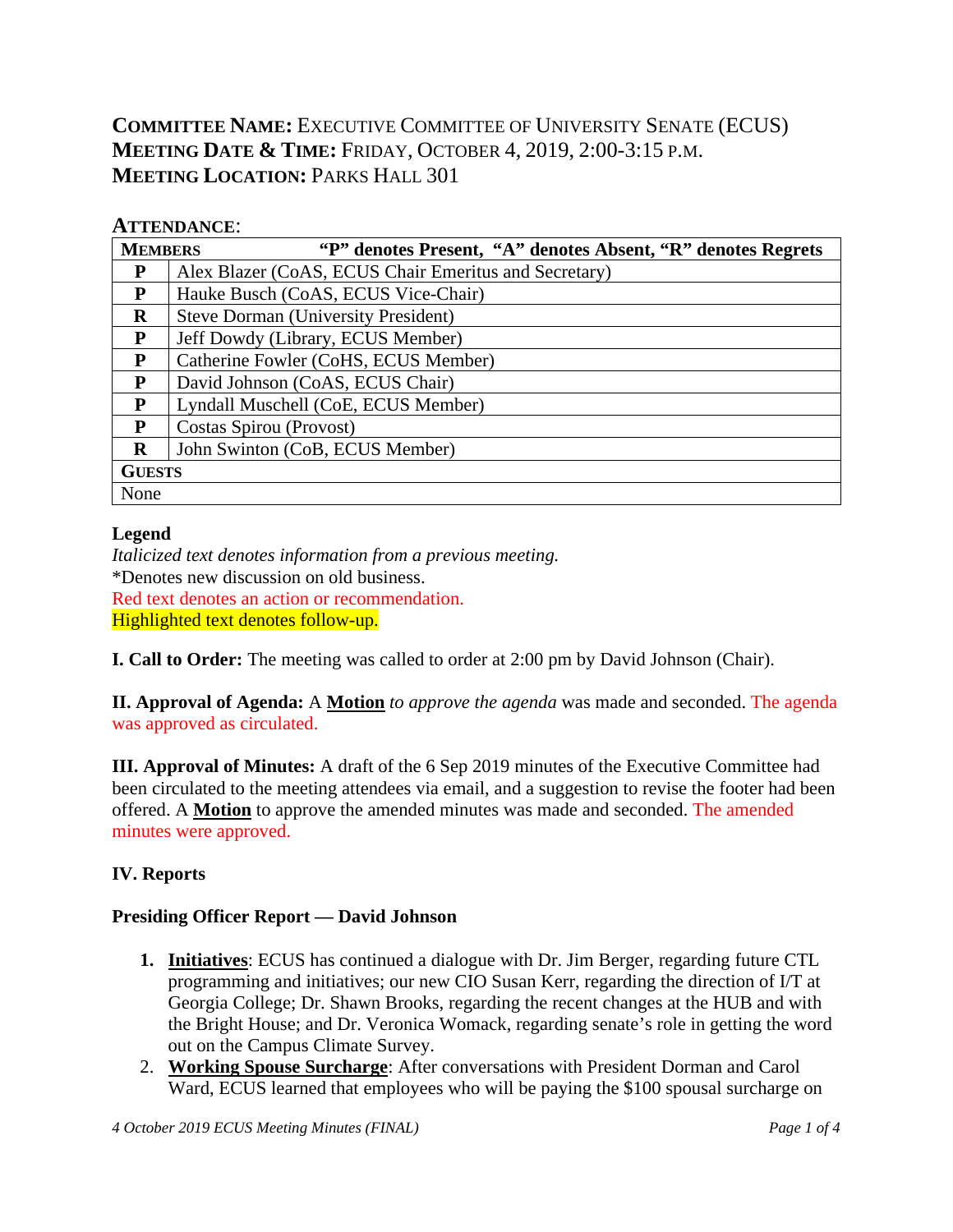health care will be on the "honor system," self-verifying during open enrollment. Our USG Faculty Council Representative, Dr. Hauke Busch, will get additional information regarding this surcharge at the upcoming USGFC retreat Oct 17-18.

- 3. **Staff Council Representatives**: In light of the recent difficulties in identifying staff senators for University Senate, ECUS has been working with Staff Council to encourage more robust participation.
- 4. **ECUS Discussion**
	- a. Comment: The President reminded the campus about the Campus Climate Survey this morning; the Provost requested deans to get the word out through the chairs. David Johnson will ask University Senate to encourage their constituents to complete the survey.
	- b. Comment: Our USGFC representative should ask USG administration why working spouses will be required to pay a \$100 surcharge but 26-year-old working dependents will not.
	- c. Comment: It was noted that health insurance premiums are going up around the country.

#### **Presiding Officer Elect Report — Hauke Busch**

1. **Revised Slate of Nominees**: Since the 20 Sep 2019 University Senate meeting, one change has been made to the slate of nominees that will be submitted as a motion for a vote at the 18 Oct 2019 University Senate meeting. CIO Susan Kerr has replaced Cindy Bowen as CIO Designee. Staff Council needs to identify a Selected Staff Senator to serve on RPIPC. Hauke Busch will submit the revised slate of nominees motion and supporting documents.

#### **V. Unfinished Business**

1. None

#### **VI. New Business**

- **1. Faculty Senator Election Materials:** Prior to the meeting, SCoN Chair Hauke Busch distributed election materials, including the 2019-2020 Apportionment based on Corps of Instruction List and letters to deans and the library director. It was noted that the first list had errors and needed to be double-checked. Regarding apportionment, it was noted that recent practice has been to include administrators in the Corps of Instruction. According to this year's apportionment, CoB will decrease one senator and CoHS will increase one senator.
- **2. 2020-2021 Governance Calendar:** David Johnson called for volunteers for the governance calendar workgroup. Alex Blazer, Hauke Busch, Catherine Fowler, and David Johnson formed the workgroup. Alex Blazer will send members the Governance Calendar Checklist.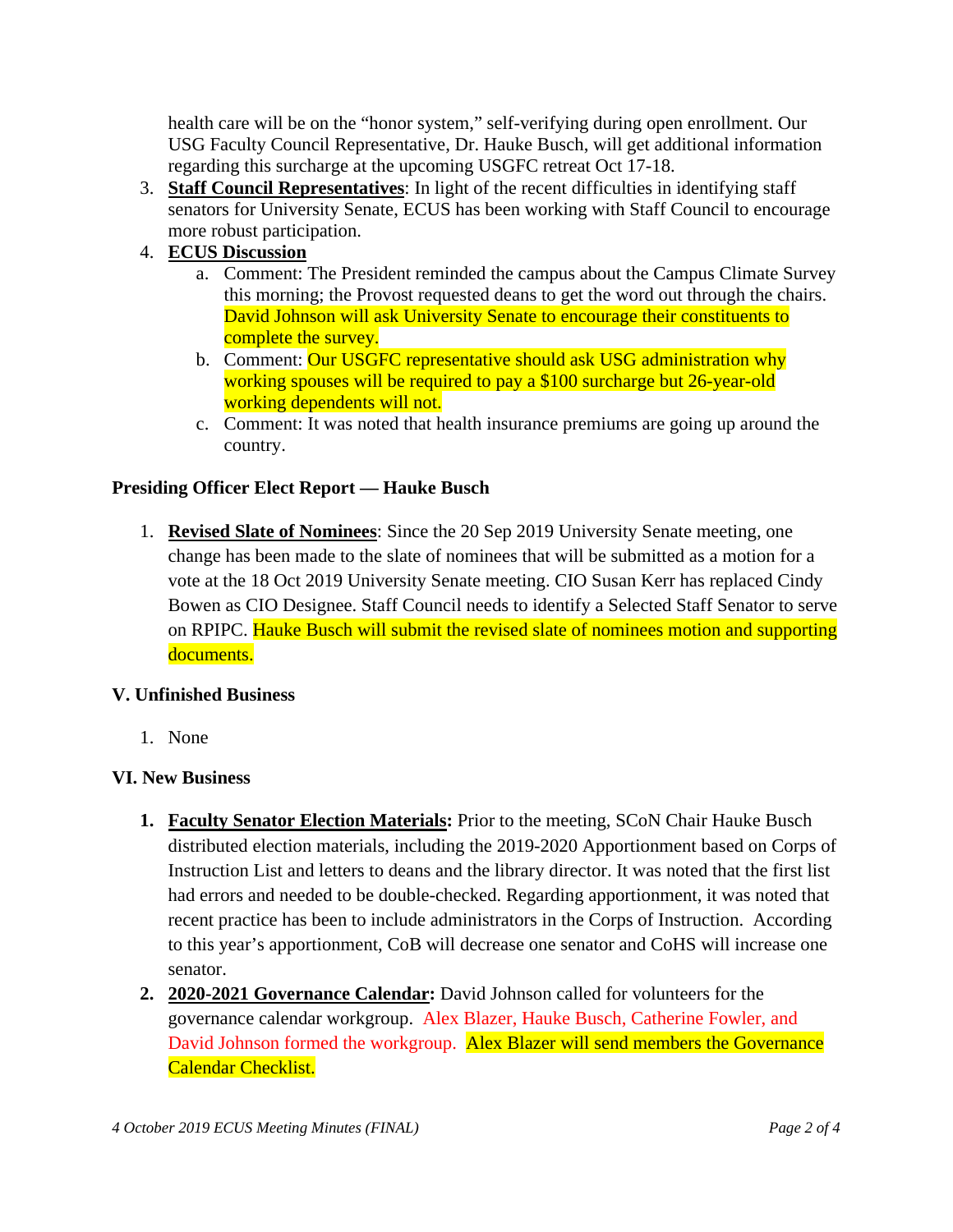**3. University Senate Recognitions**: Two staff senators require pins. **Alex Blazer will send** the Pin Report to David Johnson, who will recognize new Senators with pins at the 18 Oct 2019 meeting of University Senate.

#### **VII. Open Discussion**

- 1. **Disciplinary Policy**: There was additional discussion regarding whether new policies are needed that address anonymous complaints and progressive discipline leading to a faculty member's dismissal, or regarding the influence of a student by another faculty member or outside source into making a complaint against a faculty member. **ECUS decided to** bring the matter to standing committee chairs for discussion.
- 2. **New Language in Faculty Contracts**: There was additional discussion of the new language in faculty contracts/letters. Provost Spirou said that this was likely due to a more effective system-wide paperless consolidation of contracts that would be fully implemented down the road.
- 3. **Dr. Craig Turner**: Dr. Craig Turner has agreed to make himself available, free of charge, to answer questions and provide advice regarding senate matters. The Office of Academic Affairs has a budget to compensate him if he is needed to take on a larger task.
- 4. **Senate Leadership Professional Development**: Provost Spirou noted that his office will fund the Presiding Officer's attendance at a national academic affairs conference in order to learn what other college are doing. David Johnson will be attending the AAC&U conference.

### **VIII. Next Meeting**

## **1. Calendar**

- a. University Senate Meeting Friday, October 18, 3:30 p.m., A&S 2-72
- b. ECUS Meeting Friday, November 1, 2:00 p.m., Parks Hall 301
- c. ECUS+SCC Meeting Friday, November 1, 3:30 p.m., Park Hall 301
- **2. Tentative Agenda**: Some of the deliberation today may have generated tentative agenda items for ECUS and ECUS-SCC meetings. David Johnson will ensure that such items (if any) are added to the agenda of a future meeting of ECUS or ECUS-SCC.

**IX. Adjournment:** As there was no further business to consider, a **Motion** *to adjourn the meeting* was made and seconded. The motion to adjourn was approved and the meeting adjourned at 2:49 p.m.

**Distribution:** First, these minutes will be sent to committee members for review; second, they will be posted to the minutes website.